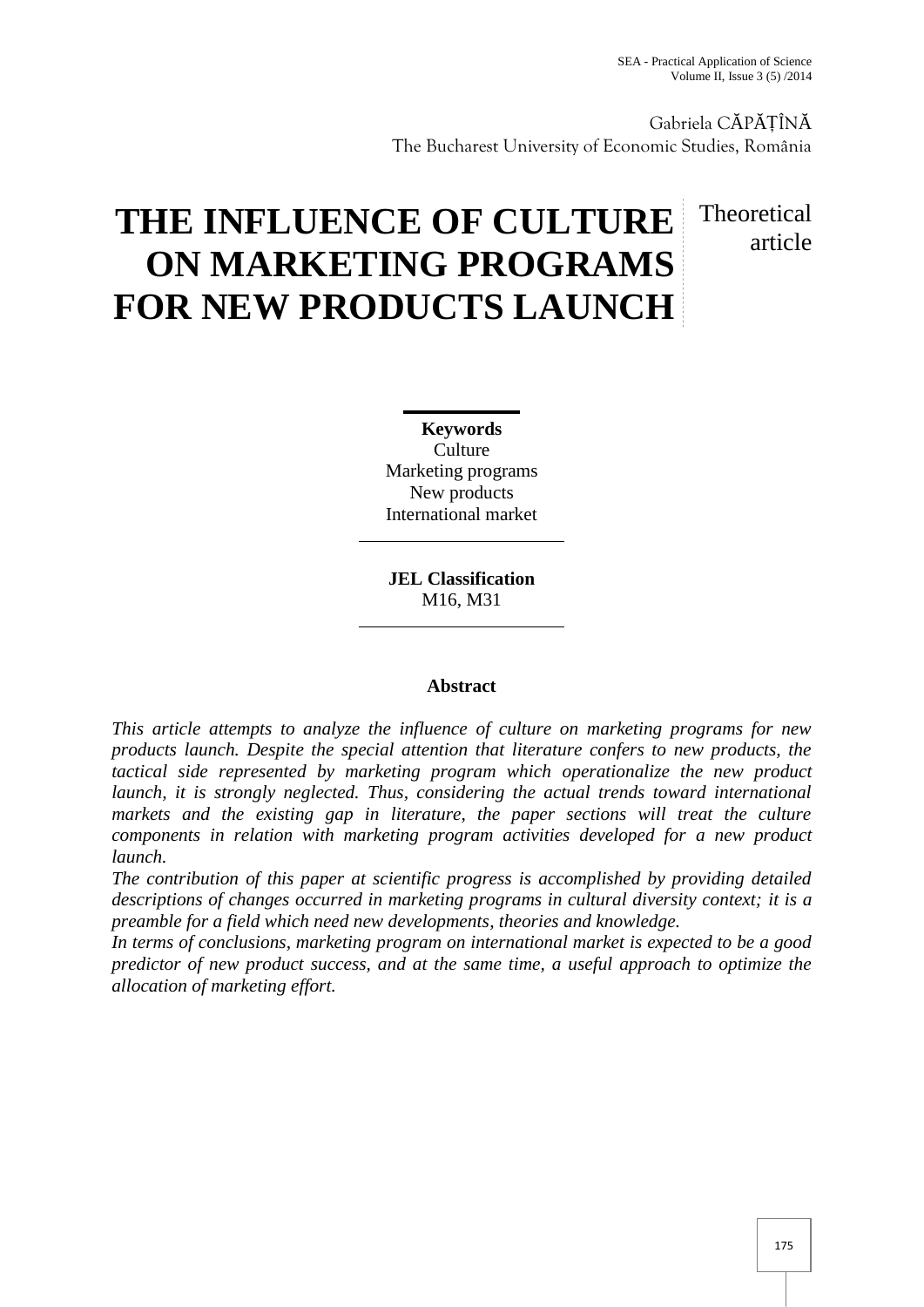# **Introduction**

At least now, when differences between countries are so pronounced, most companies can achieve maximum sales in each country in which exports only offering new products manufactured to meet the specific needs of that country culture, in other words, only considering each foreign market as a segment of global market and act accordingly through adapted marketing programs to each country cultural values.

The business environment has evolved in response to the continued globalization of world markets as there appears to be an increasing speed, frequency and magnitude of competitors entering a broader and more diverse set of markets (Wolf, 2000). In this framework, companies are more dependent on new products launch which generate incomes and market share. More than that, in order to keep up and to preserve a relative position, companies are forced to penetrate more different markets.

The success of new products launch on international markets depends on a set of factors, including a variable specific to the market – culture, which remains a significant factor in international marketing research (Dunning, 1997).

The aim of this paper is to analyze the importance of country culture in the determination of marketing program for products launch. The role of culture in influencing marketing program is a field which need new developments, theories and knowledge considering the actual trends toward international markets.

In order to help improve the literature, this article contributes to a better understanding of the relationship effects between culture and new products launch on decisions concerning marketing programs.

An understanding of how cultural differences affect international marketing decisions is important to a firm external operation (Tse, Lee, Vertinsky and Wehrung, 1988). In addition, knowledge of the culture impact on marketing decisions is important to the internal conduct of multinational firms.

# **1.Culture on international context**

Culture is a notoriously difficult term to define. Anthropologists have been discussing and debating definitions of culture since the origin of the concept in the 19th century. They suggest that culture is made up of at least three components: what people think, what they do, and the material products they produce; however, for anthropologists and other behavioural scientists, culture is the full range of learned human behaviour patterns.

The term was first used in this way by the pioneer Edward Tyler in his book, Primitive Culture, published in 1871. Tyler said that culture is "that complex whole which includes knowledge, beliefs, arts, law, morals, customs, and any other capabilities and habits acquired by man as a

member of society." In 2008, Spencer-Oatey states that "Culture is a fuzzy set of basic assumptions and values, orientations to life, beliefs, policies, procedures and behavioural conventions that are shared by a group of people, and that influence, but not determine, each member behaviour and his/her interpretations of the meaning of other people behaviour."

Culture – that is so complex and difficult to define – represents a conscious behaviour and compatible with its elements. In view of Pop and Dumitru (2001) culture is defined as a group of learned responses of different nations to vary stimuli. The researcher Geert Hofstede defined culture as "the programming of mind which distinguishes the members of one human group from another" (Hofstede, 1991). Therefore, culture includes systems of values – that are among the essential components of a culture (Adler, 1997). For Sasu (2005), culture is the whole legacy of a society transmitted by word of mouth, literature or other forms of communication. It is conservative, must be learned and transmitted from generation to generation. Culture can be regarded as a distinct life style of people.

National culture expresses a structured set of practices and cultural values shared by individuals and groups that belong to a nation state. Formation and development of national culture has been favoured by language, national ethnicity - defined by historical, geographical, political - of spirituality and common economic and social life, all resulting in cultural homogenization of the nation.

Culture has a strong impact on marketing activity. Marketing involves gaining profit by meeting needs. In order to better satisfy the target market, the culture must be understood. One way of understanding culture is to analyze its components (Sasu, 2005).

Communication is a key element of culture as it provides a mechanism for transmitting and interpreting messages relating to world around. Members of a culture share a common key for interpreting their social surroundings, which establishes rules for governing the interaction. Members of different cultures may not know how interpret these signs, resulting in miscommunication. The communication, both verbal and non-verbal, are a part of culture (Samovar and Porter, 1994; Whorf, 1956) and *language* is a key component of communication since it is a means for encoding and decoding messages.

Spoken or written language is a common cause of misunderstandings in communication process as a result of a person inability to speak the local language, the low quality translation, the inability of a person to interpret body language or gestures. Even among countries with the same official language, there may be subtle differences. For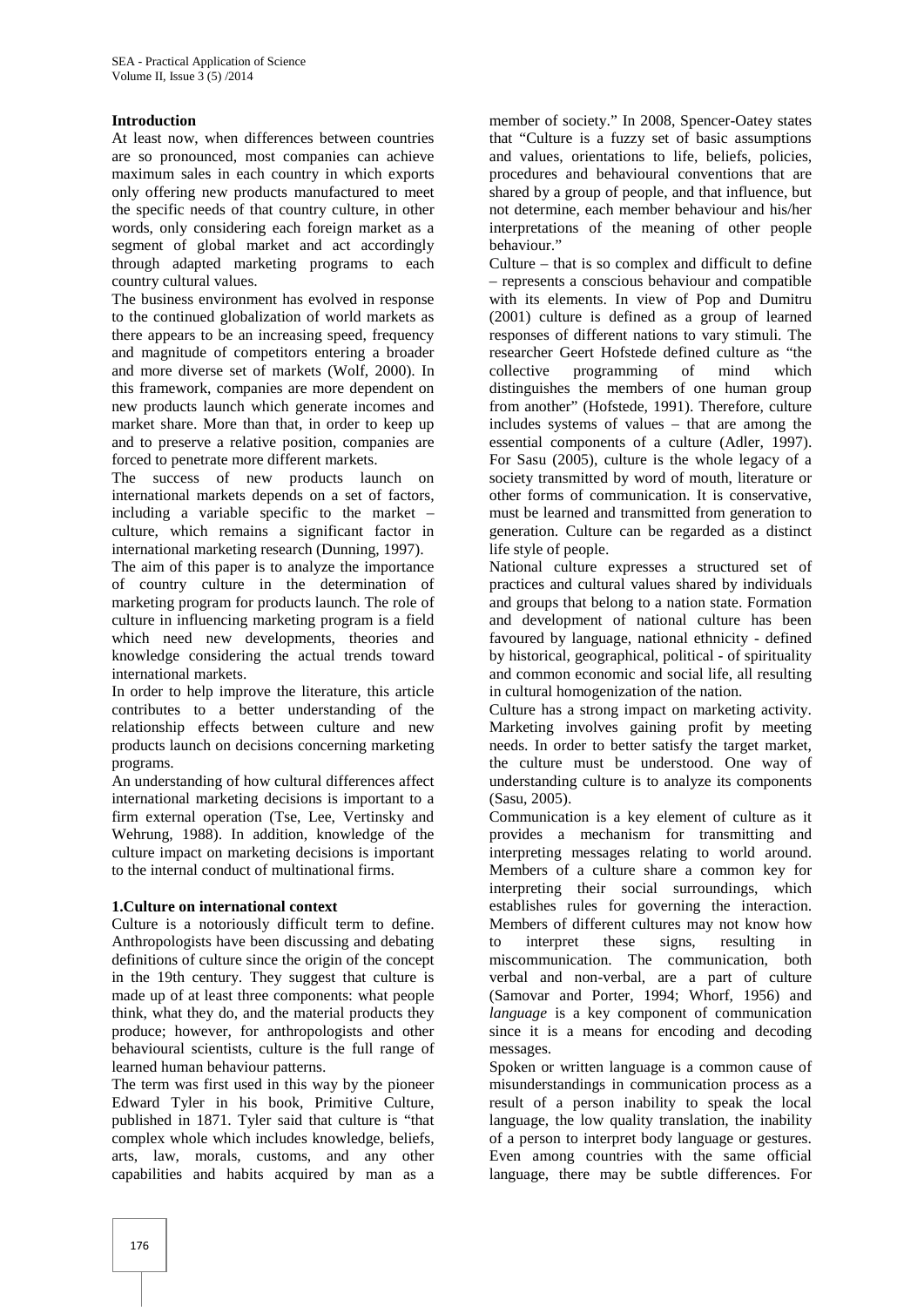example, American English sounds different from the English spoken in Australia. When Pepsi introduced in Germany the slogan "Come Alive with Pepsi" word-for-word translation was "Pepsi brings your ancestors back from the grave".

For international marketers diversity of languages can be a difficult problem. But this issue is resolved due to the fact that there is a tendency for companies involved in international market transactions to use international languages: English, French, Spanish, and German.

The behaviour of communicating without words, though it is often accompanied by words is called nonverbal communication. Usually, people will believe what they see rather than what they hear. Studies have shown that these subtle messages represent between 60 and 90% of how communication is interpreted. The support for non verbal communication can be divided into two types: body language and communication mode. Body language refers to the communication by body movements - gestures, facial expressions, eye contact. Many business people react negatively when faced with facial expressions without understanding the cultural meaning behind them. The Japanese feel uncomfortable when they have to stand in front of the Americans. They have been taught since childhood to keep looking down from humility and automatic response of Americans would be "Look at me when I talk to you!" Communication mode refers to how something is said rather than content - tone of voice, verbal flow, using laughter or yawning. Skilled manager will be able to interpret subtle differences in the way of communication, including silence. Silence is a powerful communicator. If Americans become agitated after ten seconds of silence, the Chinese prefer to consider the problem more than 30 seconds before speaking.

*Institutions* are the link between individual and group and include family, political institutions or any form of organization and social thinking that encourages the individual to follow the rules in exchange for rewards. The rules are not static; therefore, individuals can act as agents of change in an institution (Usunier and Lee, 2009).

The main institutional mechanism for human resource development and the accumulation of knowledge is represented by formal education system. Many countries have engaged in so-called "race of education" to promote human resource development and implicitly higher living standards. Tremendous economic successes of Japan, Taiwan and other Asian economies in recent decades illustrate the importance of human capital for growth. In absence of natural resources and facing to discrimination imposed by the West, the so called Asian tigers have evolved quickly, relying on a workforce well trained, educated, hard working, and conscientious. Number of years of education needed to qualify an individual to obtain a job in the modern sectors of the economy is influenced by the following variables (Todaro, 2000): salary or income gap, possibility of finding a job in modern sectors of economy, private cost of education and opportunity cost of education.

Attitudes underlying the manner in which people communicate and interpret messages from others. Ethnocentric attitudes are a particular source of noise in intercultural communication. Stereotype occurs when an individual believes that all persons belonging to a culture or subculture has the same characteristics. Stereotype is an easy approach, superficial deliberately ignoring the obvious differences between individuals. An important approach in this area belongs to Geert Hofstede. His analysis is based essentially on a survey conducted at the end of the seventh decade and early eighties, on the target groups consist of local employees in subsidiaries from 40 countries of the IBM Company. From the results of the questionnaire responses that contained questions about management style and working conditions, Hofstede concludes that countries differ in relation to the four basic cultural dimensions (Hofstede, 2001): power distance index, individualism vs. collectivism, uncertainty-avoidance index, and masculinity vs. femininity.

Social organization refers to how people are connected to each other, which differs from one society to another. The first type of social organization is based on kinship. Another aspect of social organization is common territory, that in developed countries, it may be district, suburb or town. In many countries from Africa and Asia there are tribal groups. The third way of social organization is represented by special interest groups or associations, and they can be religious, occupational, recreational or political.

Patterns of thinking are logical progression of thought and it differs between world countries. Societies differ in terms of manager role. A large part of difference refers to who makes decisions and who is responsible for them.

*Material culture* refers to way that people communicate through objects and their possessions. In some cultures, material production plays an important role in social recognition. In other cultures the emphasis is on spirituality.

Proximity refers to the influence of space and places – personal space and office space. American offices provide private space for each person, usually a space increasingly higher for those who climb in hierarchy. In Asia, office space consists of common open spaces where people work in a close proximity to each other. Space transmits power in the U.S.A. and Germany; therefore, top managers want an office at the highest level of building.

Technological factors are numerous, among the most important are: the technical level of the buyer,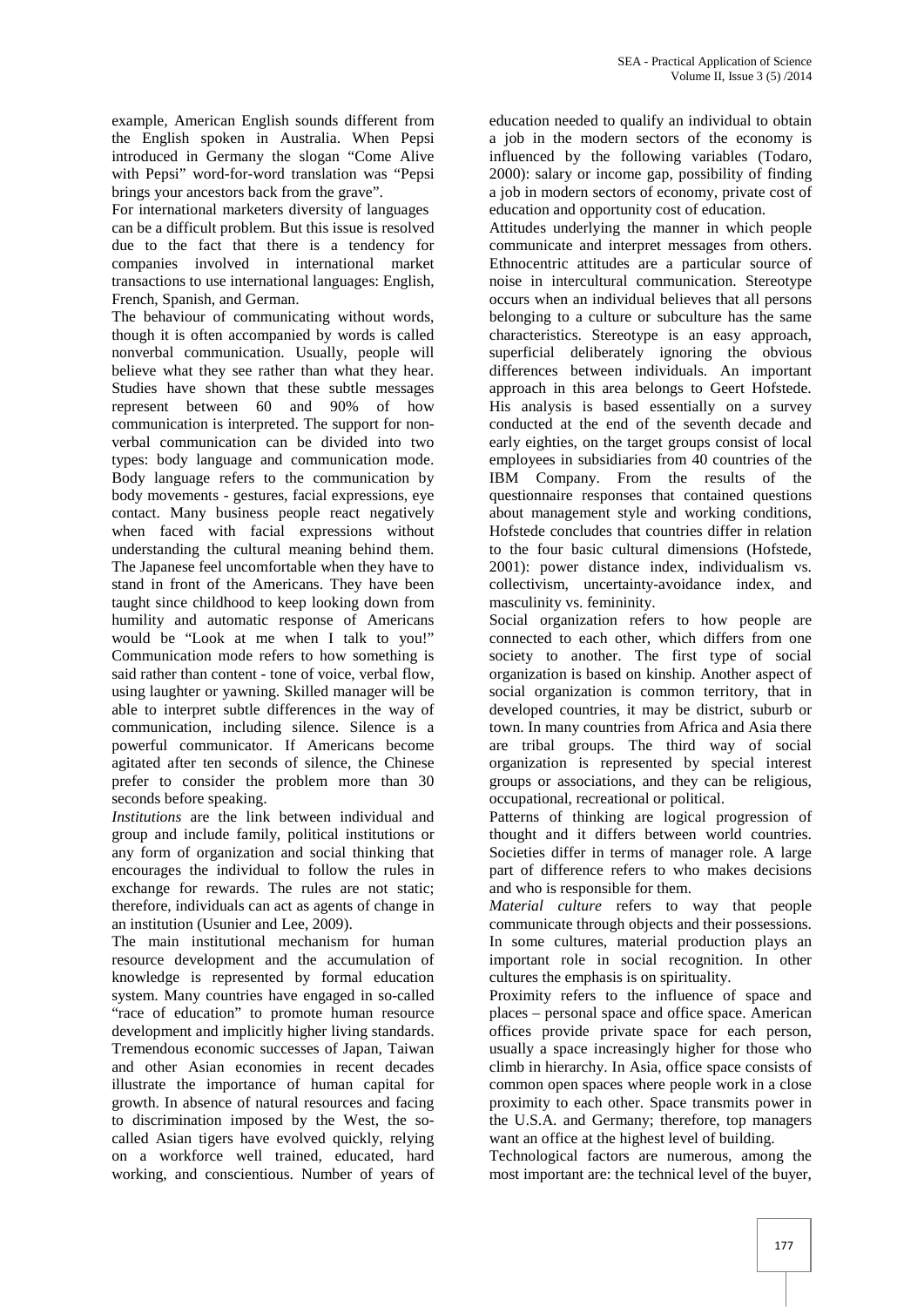investment for research - development, advanced technologies and key technologies, the state policy related to research and technology, infrastructure of basic technological elements.

Aesthetics refers to the ideas from a culture in terms of beauty, good taste expressed in the arts music, theatre, dance, painting, sculpture - and appreciation of colours and shapes. At international level, there are important differences in aesthetics, but they tend to be more regional than national (Sasu, 2005).

*Symbolic* and sacred elements determine the link between the physical and metaphysical world. In some cultures, the metaphysical world is denied, but in other cultures metaphysical world is present in daily activities. Advances in the scientific restrict increasingly more metaphysical world limits.

Religion is a matter of living in many cultures. It can be defined as an internal state or mental behaviour that creates the external event (Danciu, 2008).

Customs and traditions play a role in many countries. In Asia, ghosts, fortune tellers, palmistry, lunar phases, the demons are parts of certain cultures. These issues should not be underestimated because they are the ones that determine the consumption of certain products.

#### **2.The influence of culture on marketing programs**

On international market, the results that demonstrate high efficiency of adopted policies, but also how they orient the use of economic resources at all levels depends largely of the existing marketing programs well designed and structured.

Marketing programs are more necessary when the complexity of foreign markets increase, the uncertainty and risk is growing, and competition is sharpened. An accurate and detailed marketing program can allow solving problems related to action on international market and it is a basic requirement for engaging all resources, contributing directly to increasing efficiency of international marketing activity.

International marketing programs integrate all marketing functions based on the conception, that all marketing variables are interrelated and allow the exploitation of alternatives, for achieving the objectives of export, import or international economic cooperation, systematic evaluation of the actions to be taken in case of each alternative, selecting and use specific methods to achieve the ultimate goal.

Programming is very important for any company success engaged in foreign trade, and the international marketing activities must be ordered and coordinated both with other company activities and resources, as well as with the specific culture of international market.

Being designed and built in a cultural perspective, the international marketing programs must constitute a prognosis and a systematic review of future changes.

Practically, marketing programs indicate the decision points and their nature, integrate and coordinate marketing mix components, ensuring their interrelation so that the effectiveness to be maximum for the entire period of program implementation.

# **3.Marketing mix decisions in cultural context**

Extrapolating at international level, all activities involved in marketing programs, further will be presented the changes that might occur as a result of confrontation between a country culture and marketing program for launching a specific product.

*a. Product decisions in cultural context*

There is a set of decision on product, brand, packaging, labelling, warranties, after-sales service, positioning; of these the most significant characteristics influenced by culture are: product size, product form, product content, quality, methods of product use, product colour.

The *product content* is influenced by culture, especially in consumer goods. Oreo, the top-selling cookies in the U.S.A. market, started to sell them in China. The company problem was that they kept selling the U.S.A. version of the cookies. Clearly, something needed to be changed, thus through a deep research has been reached a few interesting conclusions about Chinese market: traditional Oreo were too sweet for Chinese taste, they consume only few sweeties, and many Chinese restaurants do not offer any desserts. To meet these needs, the company has developed and introduced Oreo products with a reduced amount of sugar. In the same situation is Coca Cola, which in some parts of the world has a sweeter taste. In North America, Oreo is synonymous with one flavour, but global tastes vary. In India, for example, consumers think it is not sweet enough. Another example is related to religion influence on product content. As we know, Muslims do not eat pork and alcohol, so in Islamic countries animal fat should be replaced with the vegetable because of religious restrictions. Even Australian company producing food for pets, Uncle Ben's, had to eliminate pork even from the animals food, since the consumption of pork is forbidden by Islam. Regarding the level of education, if there is a large number of illiterate, the products content should be simplified.

McDonalds is a global player who adapted its burgers to local needs. For example, in India, because cows are sacred animals, their burgers contain chicken or fish instead of beef. Also, in Mexico**,** McDonald's burgers come with chilli sauce.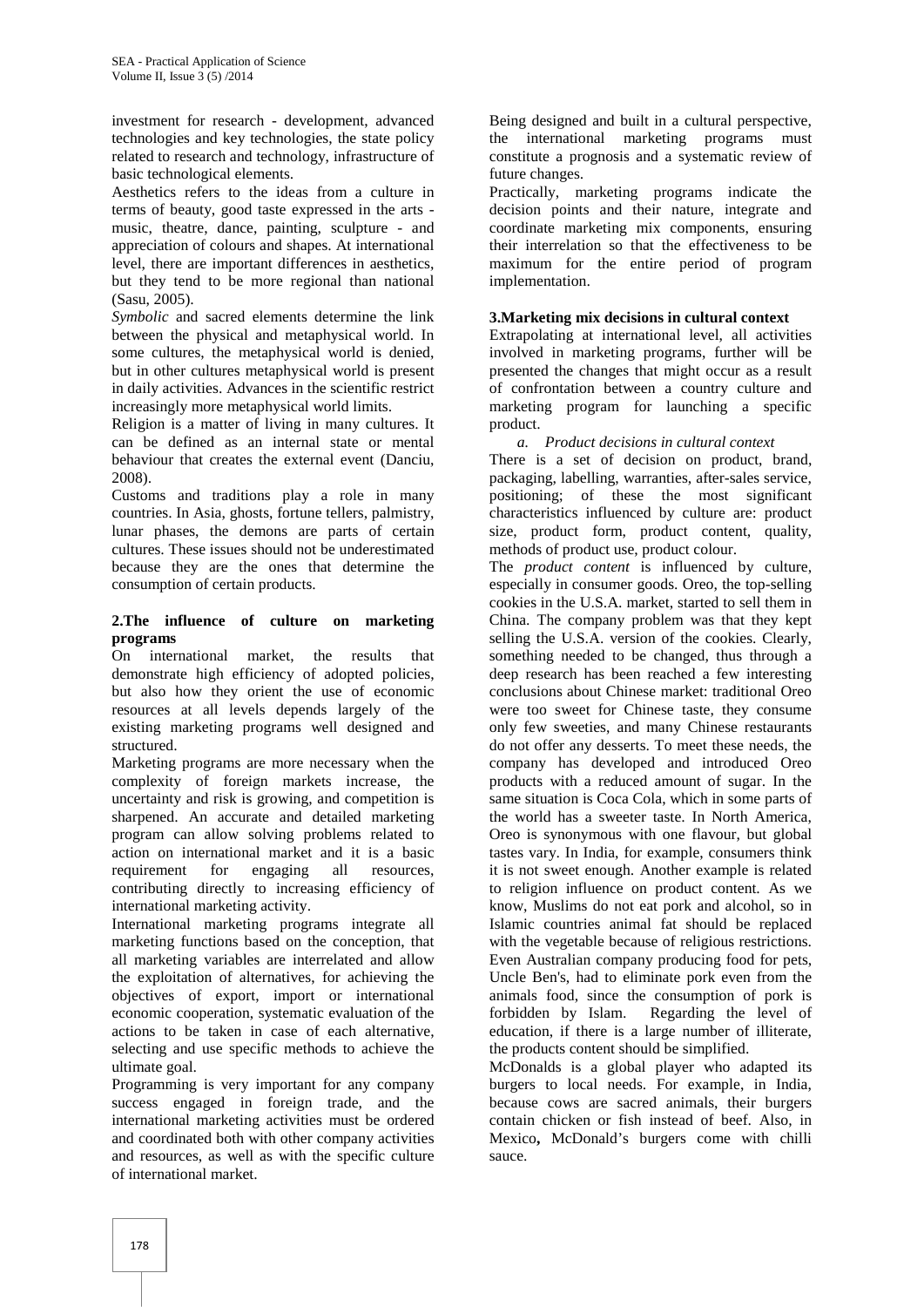*Product dimensions* as size, capacity and volume are subject to market and environmental influences, and often require separate solutions for each market. In 2006, BMW created a longer version of its 5 Series Sedan exclusively for the Chinese car market, where the wealthy have personal drivers and they want more room in the back seat. The Italians prefer small cars, while others prefer those with a height of one meter. The French, the Italians, and the British prefer cars narrower, while the Germans and the Swedes on the widest. Japanese are smaller hands, Americans feet are bigger, so manufactures of gloves and shoes interested in penetrating these markets, should consider this fact in designing marketing programs.

Marketing research indicates that over 80% of visual information is related to colour, so to achieve differentiation between products or brands, *the product colour* plays a key role**.** Colours also have different meanings in different cultures. In marketing program planning, marketers should pick country-appropriate colours to make sure the local consumers are not offended or pushed away from the product due to colours used in packaging. For example, in Egypt, the country national colour of green is considered unacceptable for packaging, because religious leaders once wore it. In Japan, black and white are colours of mourning and should not be used on a product package. Similarly, purple is unacceptable in Hispanic nations because it is associated with death.

Decisions on *packaging* aim in essence the structure and form of the packaging, the size and colour. In 2012, Nestlé altered its Nescafe instant coffee recipe after a research showed that Chinese consumers preferred a smoother milkier cup than their European or North American counterparts.

The packages size varies depending on buying patterns and market conditions. In low-income countries, goods usually are sold by the piece and not in packages with several products.

*b. Price decisions in cultural context*

The opportunity for brands and products to grow globally has never been greater. Setting prices requires more consideration than just margin, market share and sale targets in each region. Understanding customers and their cultures goes a long way to getting the price right. There are several aspects related to price that are influenced by culture.

The relationship *price/quality* can be interpreted differently in various cultural environments. Consider this example: a new pharmaceutical company launched in Latin America, promoted by natural ingredients used, had set a premium price to denote high quality. Interestingly, customers from Mexico valued the natural ingredients and were willing to pay the premium price. However, in Brazil, consumers are not given great importance of natural ingredients and high prices led to low sales.

Peterson and Jolibert (1976) identify a strong relationship between price and quality in France and the USA. It can be said that cultural values influence how customers perceive price as an indicator of quality.

The relationship between *price and place of manufacture* is another aspect that can influence pricing system. In North America, goods that are locally manufactured are increasingly popular and usually priced at a premium because of the value placed on the local label, while in China, the opposite holds true. A recent study in the infant nutrition category found that customers from China value international brands manufactured in North America.

The relationship between *price and packaging* is an issue that should be taken into account. A toy manufacturer planned to reduce pack size while maintaining price. This toy is typically purchased as a gift and it was important for the manufacturer to understand how a smaller pack would impact sales during the critical holiday period. In Italy and Spain, consumers equate a good gift with a large package. Customers perceived the smaller pack as less valuable which would result in lower sales.

Figuring out the timing for *discounts* is a challenge and taking into consideration cultural differences put more pressure on manager decisions. For example, a premium brand in women fashion is sold in Canada and Germany with very different discounting strategies. In Canada, the brand competes in a discount-driven environment, customers do not just hope for a sale, they expect one. A 20% discount is just an alert to wait a few weeks for the price to drop to 50%. However, in Germany, a high-low pricing strategy is uncommon. The brand maintains a consistent everyday pricing strategy that reflects their premium offering. The Canadian managers would like to replicate the German strategy, but they realize that this is unrealistic and that they are better off implementing a balanced strategy – lower everyday prices but use fewer discounts to maintain brand image and effectively use discounts only for end of season to meet Canadian customer expectations.

Making decisions on price policy for different cultures goes beyond pricing strategy; depends also of a good understanding of cultural traditions and behaviours. Consider the importance attached to certain numbers in the Chinese culture. The number 8 is a number that signifies good luck whereas the number 4 signifies bad luck. A pricing manager could use this insight to make sure that price endings are set not just to achieve the highest margin but also to prevent negative perception of the product because of its price. Managers that look to set a smart price should take into account the cultural differences or they risk being disappointed by resulted sales.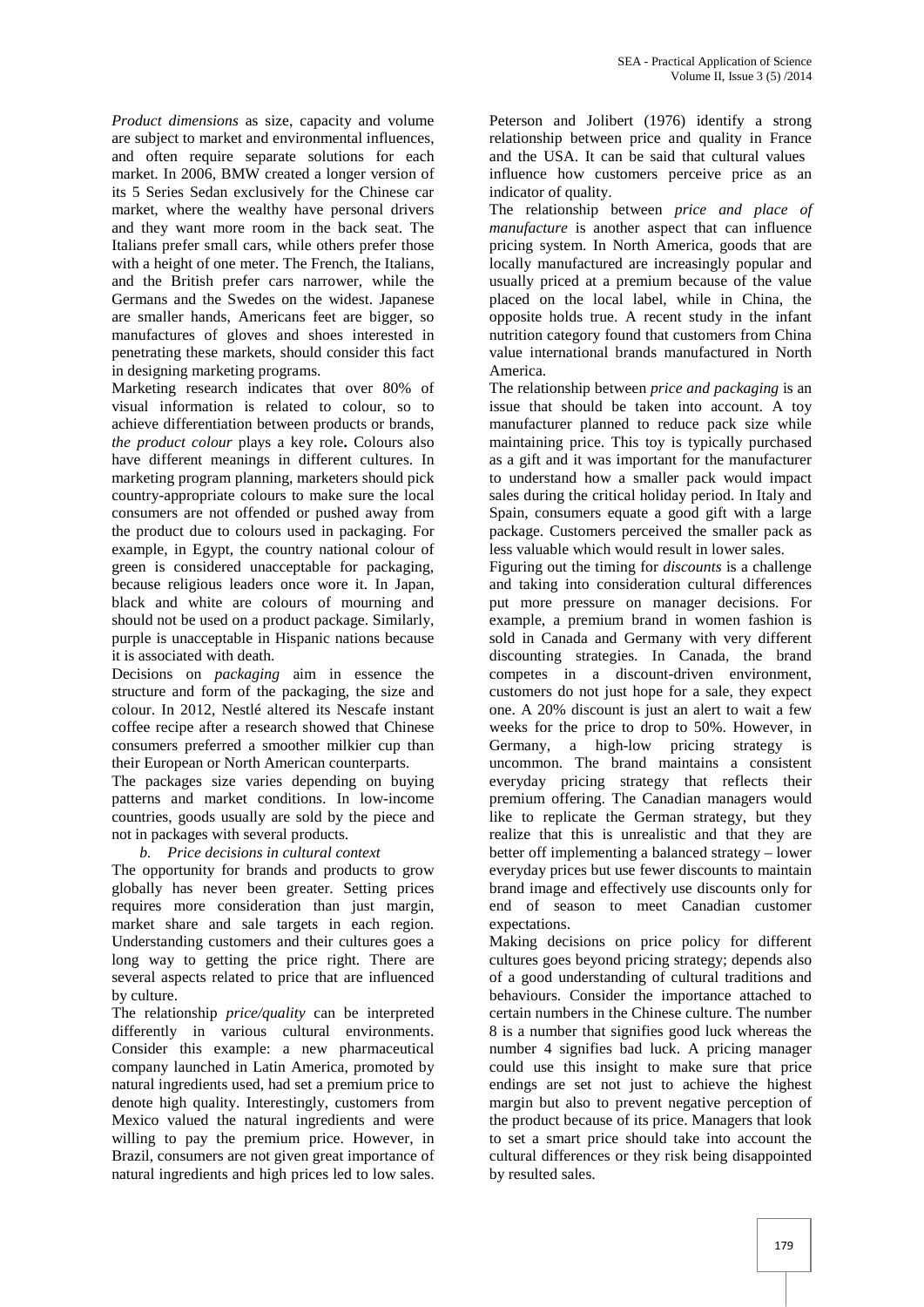#### *c. Distribution decisions in cultural context*

Decisions on distribution channels cover areas such as the structure of distribution channel, the relationship management in distribution channel, the functions of intermediaries, the members' behaviour of the distribution channel and the division of sales territories (Sasu, 2005).

*The channel structure* is determined by purchasing habits and material culture. In U.S.A., Avon uses direct sales channels, this allow people to take buying decisions in home or workplace. In other cultures, including European ones, this method of sale is an invasion of privacy, and sales representatives do not feel very comfortable when selling to friends in order to make money (Douglas and Dubois, 1977).

Several changes can be required in distribution system, depending on the options offered by country commercial infrastructure that is influenced by country material culture. Should be reviewed the wholesale and retail system and the existence of storage possibility in order to know what distribution structure to be chosen. The introduction of free telephone and cable television has made that in Japan to be employed by Amway over one million independent distributors who practice direct marketing (Amway, 1999). Commercial infrastructure influences the distribution decision. Type and number of wholesalers, warehouses existing, transportation system determines the choice of an appropriate structure of distribution channels. If local distribution facilities are inadequate, the company will have to conduct a direct distribution or use special packaging for extra protection.

*The relationships management* in distribution channels are influenced by the values, customs and education. Cooperation in distribution channels depends partly on members' education of those channels. Rosson and Ford (1982) argue that cultural distance can be overcome by increasing the intensity of contacts and reciprocity. Gouldner (1960) believes that people treat others in the same way that they are treated by others, available both in Christianity and in the Jewish; the same idea is supported by Frazier and Rody (1991).

*The intermediaries' functions* are influenced by cultural values and organization social. *The members channel behaviour* can be caused by a sense of pride related to local culture and traditions. *The division of sales territories* can be influenced by social organization. For example, in Africa, the division of these territories cannot be based on sales potential or local administrative boundaries, as is done in the West, but take into account the tribal groups, where only certain people are allowed to buy (Douglas and Dubois, 1977).

How the product is distributed is also a country-by country decision influenced by how competition is being offered to the target market. Using Coca Cola

as example, not all cultures use vending machines. In U.S.A., beverages are sold by the pallet via warehouse store, while in India, this is not an option. Placement decisions must also consider the product position in the market place. An expensive product would not want to be distributed via a cheap store in U.S.A., conversely, a product presented as a low cost option in France would find limited success in a pricey boutique.

*d. Promotion decisions in cultural context* The culture impact on promotion decisions is more identifiable in advertising - marketing mix component most influenced by culture. In other words, this section presents the influence of various cultures on decisions concerning advertising. The following aspects of culture influence the advertising content: language, communication style, education, tradition and customs, religion.

It may seem somewhat obvious to state that *language* is the key to effective advertising in international context. The advertising world is littered with examples of linguistic cultural blunders. The most comical was Ford introduction of the Pinto in Brazil. After seeing sales fail, they realised the cause was that Brazilians did not want to be seen driving a car meaning something vulgar. Another obvious error is incorrect translation of advertising messages. Parker Pen Company used the literal translation of his slogan used in U.S.A. to promote pens in Latin America. Thus, the American slogan "Avoid troubles – using pens" became "Avoid pregnancy – use Parkers pens", the company promoting its products as contraceptives, without realizing it, because of the similarity of the words. Even using the same language requires attention, French language from Canada is different than that from France, and the U.S.A. English language is different than that from United Kingdom (Kotabe and Helsen, 1998). Understanding the way in which other cultures communicate allows the advertising campaign to speak to the potential customer in a way they understand and appreciate**.**

*Communication style* can be explicit and implicit for example, in U.S.A., an explicit communicator assumes that the listener is unaware of background information and therefore provides it themselves; while, in Japan, the implicit communicators assume that the listener is well informed on the subject.

*Education* influences the advertising program through high illiteracy from many countries which creating serious problems of communication and requires more creativity and using spoken media. Preferences for a certain advertising type are a major factor in the decision to select the communication media. Commercial outdoor/transit is preferred in Bolivia, Japan and South Korea. In India and Argentina, where cinema is very popular, cinema advertising has a significant share, the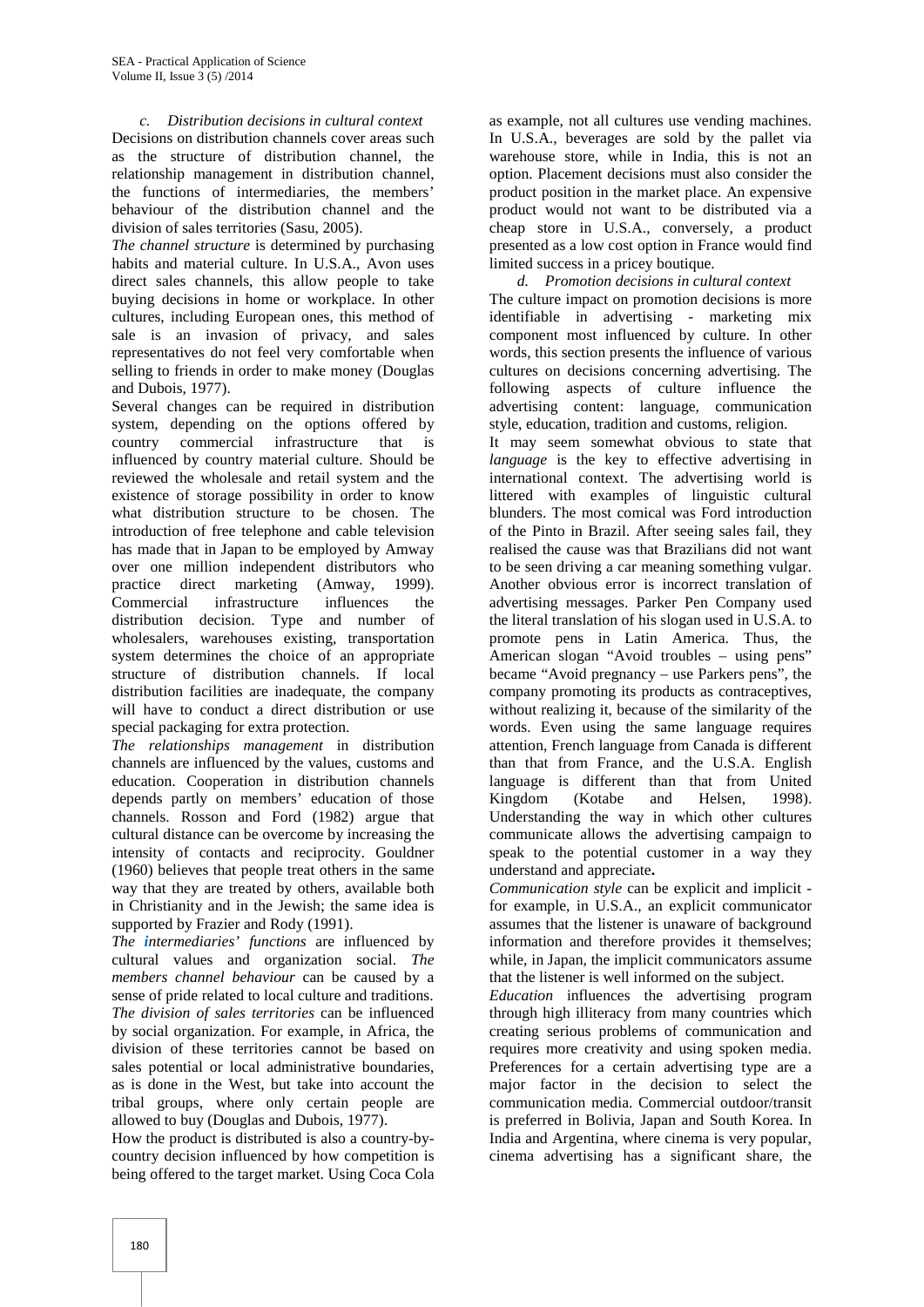companies having the permission to advertise in cinemas (Czinkota and Ronkainen, 1995).

Perceptions based on tradition and customs are difficult to overcome. In some cultures there are lucky colours, such as red in China and unlucky colours, such as black in Japan. Some colours have certain significance: green in considered a special colour in Islam and some colours have tribal associations in parts of Africa. Many hotels in U.S.A. and U.K. do not have the room 13 or the 13th floor. Similarly, Nippon Airways in Japan do not have the seat numbers 4 or 9. If there are numbers with negative connotations abroad, presenting or packaging products in those numbers when advertising should be avoided. Images are also culturally sensitive. Whereas, it is common to see pictures of women in bikinis on advertising posters on streets of London, such images would cause outrage in the Middle East.

Even though, attitude and behaviour are directly influenced by religion aspects of culture, *religion* impact on consumption related behaviour have been only very modestly study in the marketing literature (Mokhlis, 2009). Existing studies on advertising and religion mainly examined the influence of religion on attitude toward advertising of controversial products (Fam, Waller and Erdogan, 2004). Several religious groups complained to the Advertising Standards Authority when Nike launched in 2006 a highly criticized advertising campaign, in which one of print advertising depicted England best football player, Wayne Rooney, with the Cross of St. George painted on his chest. Antonio Federici is an ice cream manufacturer who sparked a storm of controversy in the last years. The religious themes featured in the advertising campaigns – where Catholic priests and nuns push for more intimacy – got them banned several times by U.K. Advertising Standards Authority. Some cultures have religious feelings stronger than others, thus Pepsi Cola had to remove from U.S.A. market a commercial with Madonna because people were offended by "Like a Prayer" video appeared in the same time with the commercial. However, the most European countries were not offended by the advertising.

There are plenty of errors produced in terms of advertising, further are provided some examples. A company advertised eyeglasses in Thailand by featuring a variety of cute animals wearing glasses. This was a bad choice since animals are considered to be a form of low life and no self respecting Thai would wear anything worn by animals. Procter & Gamble used a television commercial in Japan that was popular in Europe. The commercial showed a woman bathing and her husband which entering the bathroom. The Japanese considered this an invasion of privacy, inappropriate behaviour, and in very poor taste. In India, the company Coca Cola had to change its marketing message when it was

discovered that water was drunk at most meals and soft drinks were typically reserved for guests and special occasions (Malhotra, Agarwal, and Peterson, 1996).

# **4.Human resources decisions in cultural context**

When it is desired the international entry market through new product launch, an important factor in planning the marketing program is the human resources, namely the employees. Employees culture differences can lead to differentiating work values and their priority (Hofstede, 1980; Pelled and Xin, 1997; Schwarts, 1999). Thus, this section is concerned with the culture influences on work values because culture provides the most common explanation for differences at international level in individual work behaviour, attitudes, and values (Bond and Smith, 1996; Aycan, 2000). Further, the six cultural dimensions will be treating in correlation with the work values.

*Power distance* refers to the work value of power and status which measure the extent to which employees perceives a job brings self-respect, authority, influence, control and respect from others (Pelled and Xin, 1997; Schwartz, 1999). Employees with work value of high power and status are likely to view participative management with fear, distance and disrespect because participation is not consistent with their national culture such as those from East Asia and Latin Europe (Newmen and Nollen, 1999). Moreover, Morris and Pavett (1992) found that managers who encourage participation in decision-making in these high distance countries are likely to be viewed as weak and incompetent comparing to countries with low power distance.

*Individualism vs. collectivism* is an important dimension of differentiating national culture at workplace. Lee, Pillutla, and Law, (2000) found among the firms that individualists are more attuned toward a promotion focus, whereas collectivists are more attuned toward a prevention focus. Bochner and Hesketh (1994) found collectivists having more informal contact with fellow workers, knew staff better, and are more likely to work on a team than alone compared with individualists. Self-interest is seen as another indicator, people with high individualism looks after their interests, which is opposite to people with low collectivism who holds group value and seeks collective interests (Hofstede, 1980).

*Masculinity vs. femininity.* Masculinity tends to drive the motivation of employees at workplace that stress assertiveness, decisions and careers which have many relations with power and status (Yamaguchi, 1999). Jaw, Ling, Wang, and Chang (2007) examined the data collected from 185 after work Chinese businessmen and concluded that masculinity has positive influence on the work values among the Chinese employees.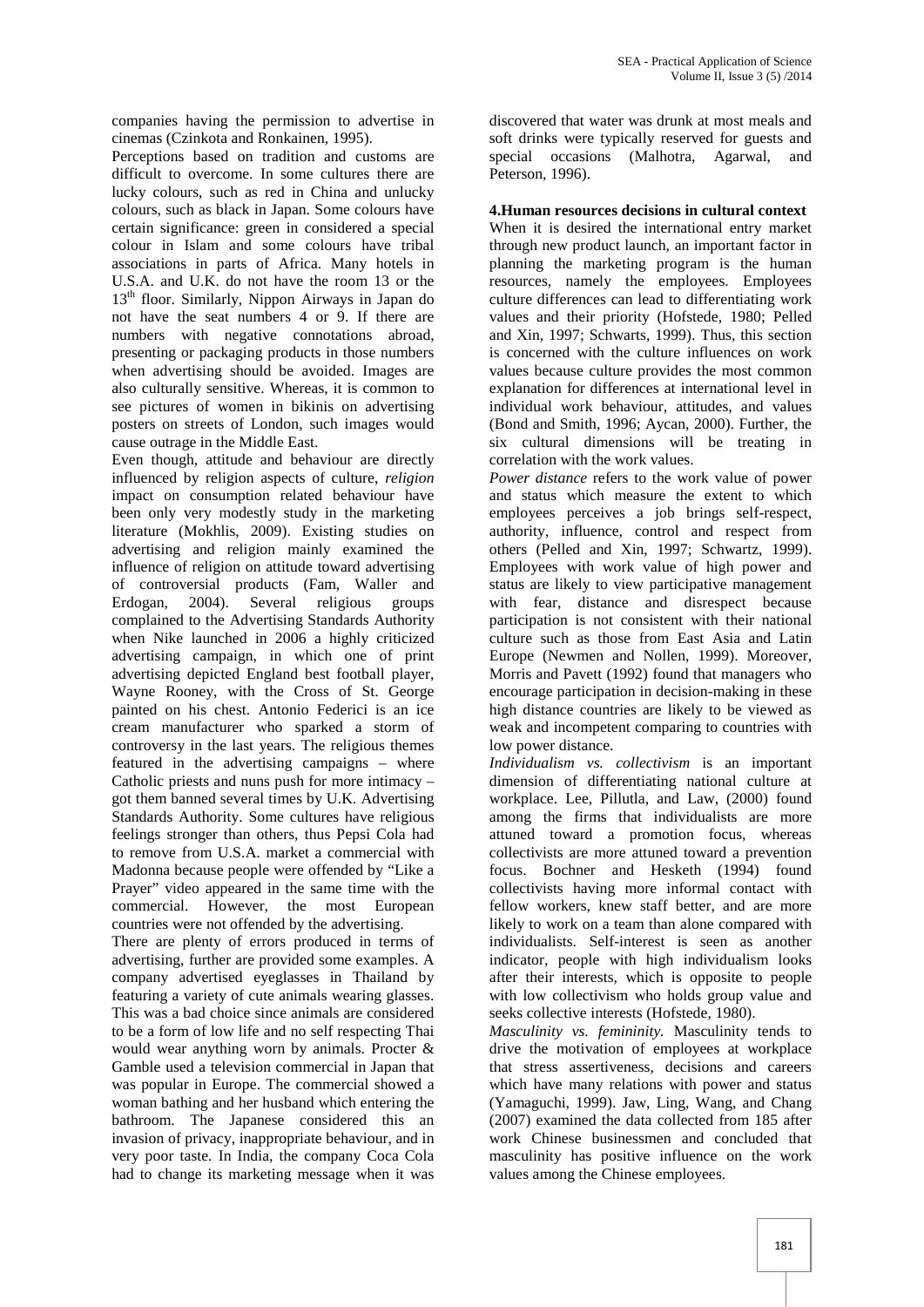*Uncertainty avoidance* comes under the work value of reward and stability which refers to pay, job security and clear job descriptions in an organization setting (Yamaguchi, 1999). Individuals with low uncertainty avoidance are more ambitious, more willing to change jobs, in contrary when high uncertainty avoidance values are emphasized people are more likely to be discouraged from pursuing these goals.

*Long term vs. short term orientation* encourages people to pursue long time benefits, while suffer short time loss (King and Bond, 1985). Long term orientation has greatly shaped people work value performances such as hard work, respect for time, needs for achievement, power. To Chinese notion of long term orientation, it is deeper implications (Fang, 2003).

*Harmony* influences can be further integrated into the examination of the relationship between specific context and conflict behaviour (Chen and Ma, 2000). Any employees show a greater tendency to adopt an avoiding, obliging and integrating style, and less likely to adopt dominating styles in the process of conflict resolution.

# **5.Investment decisions in cultural context**

To implement all these activities discussed before, it is necessary to develop a budget for covering the investment for all activities of the program, and what expenses will lead to these activities. So the following are some aspects of previous research on the influence of culture on the decision to invest in an international market.

Senior (1827) and Cairnes (1874) recognised long ago that in addition to geographic proximity, the familiarity with language, institutions, social customs and religion are important determinants of international marketing, but the inclusion of cultural variables in international investment decision is relatively recent (Anderson, 2000; Lewer and Van den Berg, 2007).

When culture has been included, it has most frequently been interpreted along traditional economic lines as contributing to the costs of doing business by raising informational asymmetries and transaction cost, rather than as a separate influence that stems from societal differences in how people view the world, how they interact with others, and how they pursue the goals they consider to be appropriate.

Advances in the culture measurement (Schwartz and Sagiv, 1995; Inglehart, 1997; Hofstede, 2001) have spawned many applications and insights of relevance to international financial decision making. National culture influences the infrastructure upon which financial decision making occurs – including the structure of markets and institutions (Kirkman, Lowe, and Gibson, 2006), accounting conventions and practices and

systems of corporate governance (Bushman, Piotroski, and Smith, 2004).

Hofstede (2001) cultural characteristics exert different impacts on cross border debt and equity holdings. The degree of masculinity in originating countries positively influences debt holdings more than twice as much as equity of foreign portfolio investment, and the degree of individualism positively influences cross border equity holdings almost three times as much as debt. In contrast, the degree of power distance in originating countries has a greater effect on debt than equity holdings. Finally, countries that are less risky in terms of their overall political, economic and financial performance tend to participate more fully in cross border investments, and this propensity to diversify internationally is not influenced by cultural attitudes to risk as measured by Hofstede uncertainty avoidance.

Head and Sorensen (2005) used Hofstede (1980) cultural dimensions to analyze how country culture can influence international investment. They found that low uncertainty avoidance, high power distance, collectivism, and masculinity provide a good environment for certain types of investments, for example Greenfield. Also, they found that low uncertainty avoidance, low power distance, individualism and masculinity were significantly<br>associated with investments, particularly investments, particularly acquisition-based ones.

In studying how the degree of trust between European countries influences trade, foreign direct portfolio, foreign product investment, Guiso, Sapienza and Zingales (2009) examined an extensive set of control variables including information costs (geographic distance, shared border, shipping costs, commonality of language, shared legal origin, and relevant newspaper articles), and cultural proxies (ethnic and somatic distance, common linguistic roots, religious similarity, and history of war).

# **Conclusions**

New product launch on international market is one of the most complex decisions that managers of companies face. Cultural differences amplify the degree of complexity and perceived uncertainty to the international environment, and have an important impact on all aspects of marketing activities resulted from the marketing program. Therefore, understanding the influence of culture on different marketing activities in a specific country will help management in planning the marketing programs.

Programming is very important for any company success engaged in foreign trade, and the international marketing activities must be ordered and coordinated both with other company activities and resources, as well as with the specific culture of international market. Being designed and built in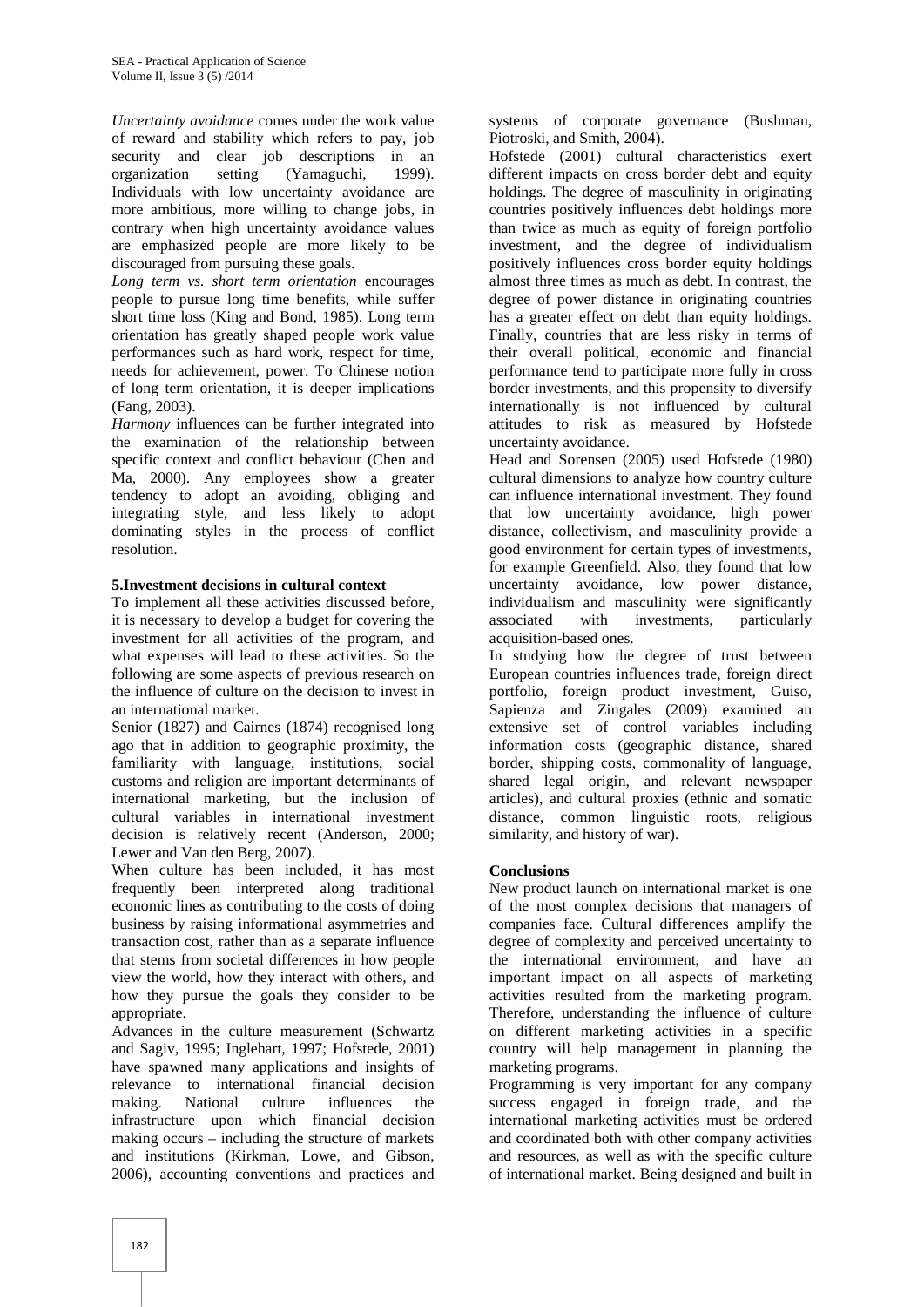a cultural perspective, any international marketing program must constitute a prognosis and a systematic review of future changes.

Practically, marketing programs indicate the decision points and their nature, integrate and coordinate marketing mix components, ensuring their interrelation so that the effectiveness to be maximum for the entire period of program implementation.

In terms of conclusions, marketing program on international market is expected to be a good predictor of new product success, and at the same time, a useful approach to optimize the allocation of marketing effort.

# **Future directions**

Considering that culture has a significant effect on the penetration rates of new products, it is recommended that managerial teams take into consideration the cultural differences between groups when designing marketing programs for new product introductions.

When we talk about marketing program planning, another future research should consider the impact of socio-economic variables on cultural dimensions by analyzing the changes in time series data. However, the challenges of such studies are obvious, with data availability being a basic concern. Also, other variables and interactions should be accounted in order to further differentiate the effects of specific variables.

The antecedents of cultural dimensions can also be included in future research, especially in order to reveal the precedence of socio-economic factors on cultural dimensions in the long run. This approach could also be employed to assess the impact of how various marketing variables interact with the cultural and social-economic factors to understand under what circumstances, which activities are most successful over time.

# **References**

- [1] Adler, N.A. (1997). *International Dimensions of Organizational Bahaviour.* SW College Publishing: Cincinnati.
- [2] Amway Japan Announces Fiscal (1999). First Quarter, PR Newshire.
- [3] Anderson, J.E. (2000). Why do nations trade (so little)? *Pacific Economic Review,* 5, 115– 134.
- [4] Aycan, Z. (2000). Cross-cultural industrial and organizational psychology: Contributions, past developments, and future developments. *Journal Cross-Cultural Psych.,* 31, 110-128.
- [5] Bochner, S., and Hesketh, B. (1994). Power distance, individualism/collectivism, and jobrelated attitudes in a culturally diverse work group. *Journal of Cross-Cultural Psychology*, 25, 233–257.
- [6] Bond, M. H.,and Smith, P. B. (1996). Cross cultural social and organizational psychology. *Annual Rev. Psych*., 47, 205-246.
- [7] Bushman, R.M., Piotroski, J.D., and Smith, A.J. (2004). What determines corporate transparency? *Journal of Accounting Research*, 42, 207–252.
- [8] Cairnes, J.E. (1874). *Some Leading Principles of Political Economy Newly Expounded*. Harper & Brothers: London.
- [9] Chen, G. M., and Ma, R. (2000). *Chinese conflict management and resolution.* Ablex Publishing: Westport.
- [10]Czinkota, M.R., and Ronkainen, I.A. (1998). *International Marketing*, The Dryden Press, Harcourt Brace College Publisher, New York.
- [11]Danciu, V. (2008). *International marketing*. Ed. Economica: Bucharest.
- [12]Douglas, S., and Dubois, B. (1977). Looking at the Cultural Environment for International Marketing Opportunities. *Columbia Journal of World Business*,107.
- [13]Dunning, J.H. (1997). Micro and macro organizational aspects of MNE and MNE activity. *International Business: An Emerging Vision*. Columbia: University of South Carolina Press.
- [14]Fam, K.S., Waller, D.S., and Erdogan, B.Z. (2004), The influence of religion on attitudes towards the advertising of controversial products. *European Journal of Marketing*, 38.
- [15] Fang, T. (2003). A critique of Hofstede's fifth national culture dimension. *International Journal of Cross Cultural Management*, 3 (3), 347-368.
- [16]Frazier, G., and Rody, R. (1991). The Use of Influence Strategies in Interfirm Relationship in Industrial Product Channels, *Journal of Marketing*, 55, 52-69.
- [17]Gouldner, A. (1960). The Norm of Reciprocity: A Preliminary Statement, *American Sociological Review*, 25, 161-179.
- [18]Guiso, L., Sapienza, P., and Zingales, L. (2009). Cultural biases in economic exchange. *Quarterly Journal of Economics,* 124, 1095– 1131.
- [19]Head, T. C., and Sorensen, P. F. (2005). Attracting Foreign Direct Investment: The Potential Role of National Culture. *The Journal of American Academy of Business*, 6(1): 305–308.
- [20]Hofstede, G. (2001). *Culture's Consequences: Comparing Values, Behaviours, Institutions and Organizations across Nations.* Thousand Oaks: Sage.
- [21]Hofstede, G. (1991). *Cultures and Organizations: Software of the Mind*. McGraw-Hill: Maidenhead.